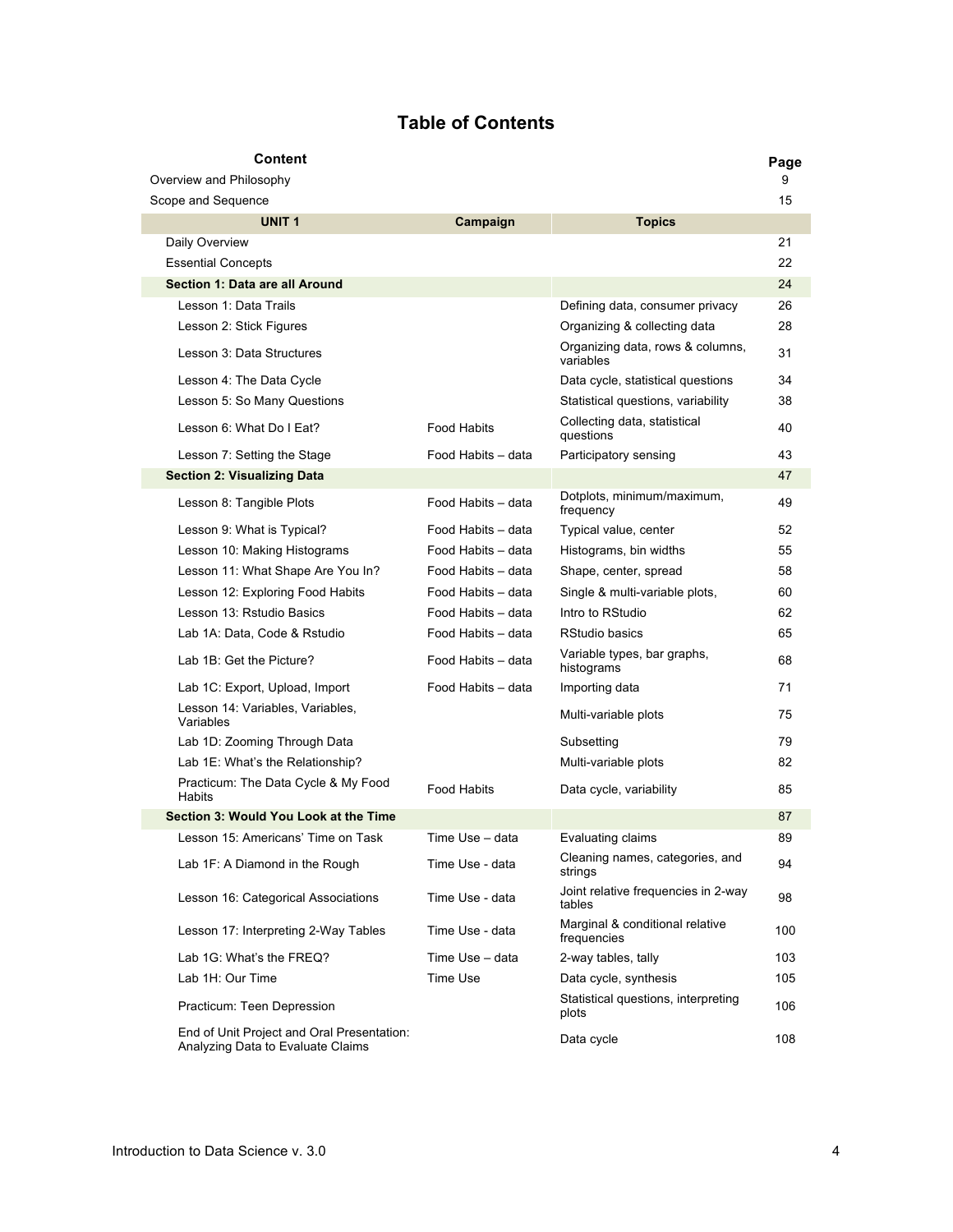| <b>UNIT 2</b>                                                                      | Campaign                                                  | <b>Topics</b>                                               | Page |
|------------------------------------------------------------------------------------|-----------------------------------------------------------|-------------------------------------------------------------|------|
| Daily Overview                                                                     |                                                           |                                                             | 110  |
| <b>Essential Concepts</b>                                                          |                                                           |                                                             | 111  |
| Section 1: What is Your True Color?                                                |                                                           |                                                             | 113  |
| Lesson 1: What Is Your True Color?                                                 | Personality Color -<br>data                               | Subsets, relative frequency                                 | 115  |
| Lesson 2: What Does Mean Mean?                                                     | <b>Personality Color</b>                                  | Measures of center – mean                                   | 118  |
| Lesson 3: Median in the Middle                                                     | <b>Personality Color</b>                                  | Measures of center - median                                 | 122  |
| Lesson 4: How Far is it From Typical?                                              | <b>Personality Color</b>                                  | Measures of spread - MAD                                    | 126  |
| Lab 2A: All About Distributions                                                    | Personality Color                                         | Measures of center & spread -<br>mean, median, MAD          | 130  |
| Lesson 5: Human Boxplots                                                           |                                                           | Boxplots, IQR                                               | 132  |
| Lesson 6: Face Off                                                                 |                                                           | Comparing distributions                                     | 136  |
| Lesson 7: Plot Match                                                               |                                                           | Comparing distributions                                     | 139  |
| Lab 2B: Oh the Summaries                                                           | <b>Personality Color</b>                                  | Boxplots, IQR, numerical<br>summaries, custom functions     | 142  |
| <b>Practicum: The Summaries</b>                                                    | Food Habits or<br>Time Use                                | Statistical questions, comparing<br>distributions           | 145  |
| Section 2: How Likely is it?                                                       |                                                           |                                                             | 147  |
| Lesson 8: How Likely is it?                                                        |                                                           | Probability, simulations                                    | 149  |
| Lesson 9: Bias Detective                                                           |                                                           | Simulations to detect bias                                  | 152  |
| Lesson 10: Marbles, Marbles                                                        |                                                           | Probability, with replacement                               | 155  |
| Lab 2C: Which Song Plays Next?                                                     |                                                           | Probability of simple events, do<br>loops, set.seed()       | 157  |
| Lesson 11: This AND/OR That                                                        |                                                           | Compound probabilities                                      | 160  |
| Lab 2D: Queue it Up!                                                               |                                                           | Probability with & without<br>replacement, sample()         | 163  |
| Practicum: Win, Win, Win                                                           |                                                           | Probability estimation through<br>repeated simulations      | 166  |
| Section 3: Are You Stressing or Chilling?                                          |                                                           |                                                             | 167  |
| Lesson 12: Don't Take My Stress Away                                               | Stress/Chill - data                                       | Introduction to campaign                                    | 169  |
| Lesson 13: The Horror Movie Shuffle                                                | Stress/Chill - data                                       | Chance differences - cat var                                | 173  |
| Lab 2E: The Horror Movie Shuffle                                                   | Stress/Chill - data                                       | Inference for categorical variable,<br>do loops, shuffle()  | 177  |
| Lesson 14: The Titanic Shuffle                                                     | Stress/Chill - data                                       | Chance differences - num var                                | 180  |
| Lab 2F: The Titanic Shuffle                                                        | Stress/Chill - data                                       | Inference for numerical variable,<br>do loops, shuffle()    | 184  |
| Lesson 15: Tangible Data Merging                                                   | Stress/Chill - data                                       | Merging datasets                                            | 186  |
| Lab 2G: Getting it Together                                                        | Stress/Chill &<br>Personality Color                       | Merging datasets, stacking vs.<br>joining                   | 189  |
| Practicum: What Stresses Us?                                                       | Stress/Chill &<br><b>Personality Color</b>                | Answering statistical questions of<br>merged data           | 191  |
| Section 4: What's Normal?                                                          |                                                           |                                                             | 192  |
| Lesson 16: What is Normal?                                                         |                                                           | Introduction to normal curve                                | 194  |
| Lesson 17: Normal Measure of Spread                                                |                                                           | Measures of spread - SD                                     | 198  |
| Lesson 18: Shuffling with Normal                                                   |                                                           | z-scores, shuffling                                         | 201  |
| Lab 2H: Eyeballing Normal                                                          |                                                           | Normal curves overlaid on<br>distributions & simulated data | 204  |
| Lab 2I: R's Normal Distribution Alphabet                                           |                                                           | Normal probability, rnorm(),<br>pnorm(), quantiles, qnorm() | 206  |
| End of Unit Project: Asking and Answering<br>Statistical Questions of Our Own Data | Stress/Chill,<br>Persnality Color,<br>Habits, or Time Use | Synthesis of above                                          | 208  |

## **Table of Contents (continued)**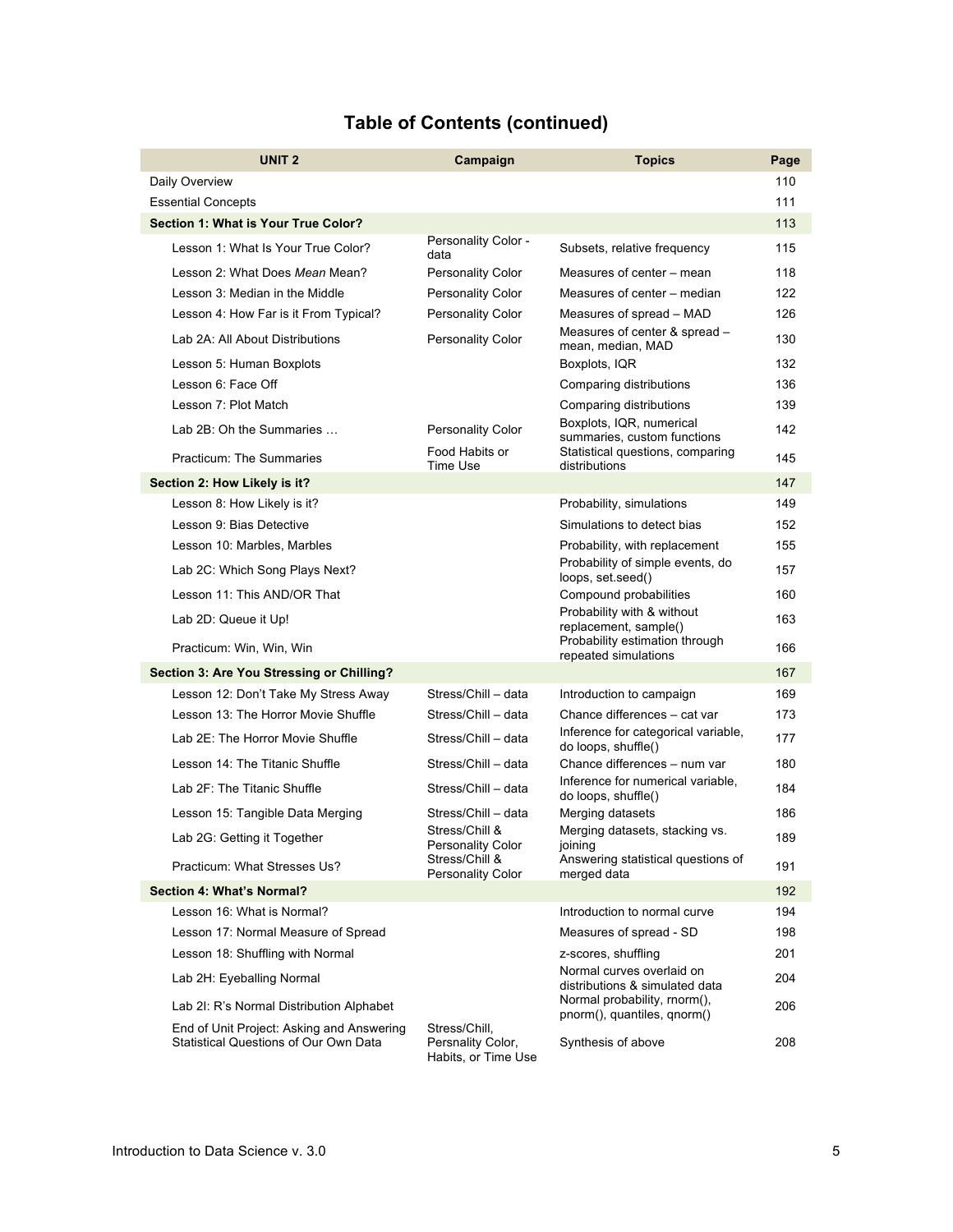## **Table of Contents (continued)**

| Unit 3                                                            | Campaign            | <b>Topics</b>                                                     | Page |
|-------------------------------------------------------------------|---------------------|-------------------------------------------------------------------|------|
| Daily Overview                                                    |                     |                                                                   | 210  |
| <b>Essential Concepts</b>                                         |                     |                                                                   | 211  |
| Section 1: Testing, Testing1, 2, 3                                |                     |                                                                   | 213  |
| Lesson 1: Anecdotes vs. Data                                      |                     | Reading articles critically, data                                 | 215  |
| Lesson 2: What is an Experiment?                                  |                     | Experiments, causation                                            | 218  |
| Lesson 3:Let's Try an Experiment!                                 |                     | Random assignments,<br>confounding factors                        | 221  |
| Lesson 4: Predictions, Predictions                                |                     | Visualizations, predictions                                       | 223  |
| Lesson 5: Time Perception Experiment                              |                     | Elements of an experiment                                         | 225  |
| Lab 3A: The results are in!                                       |                     |                                                                   | 227  |
| Practicum: Music to my Ears                                       |                     | Design an experiment                                              | 228  |
| Section 2: Would You Look at That?                                |                     |                                                                   | 229  |
| Lesson 6: Observational Studies                                   |                     | Observational study                                               | 231  |
| Lesson 7: Observational Studies vs.<br>Experiments                |                     | Observational study, experiment                                   | 234  |
| Lesson 8: Monsters that Hide in<br><b>Observational Studies</b>   |                     | Observational study, confounding<br>factors                       | 236  |
| Lab 3B: Confound it all!                                          |                     | Confounding factors                                               | 240  |
| <b>Section 3: Are You Asking Me?</b>                              |                     |                                                                   | 242  |
| Lesson 9: Survey Says                                             |                     | Survey                                                            | 244  |
| Lesson 10: We're So Random                                        |                     | Data collection. Random<br>samples                                | 248  |
| Lesson 11: The Gettysburg Address                                 |                     | Sampling Bias                                                     | 252  |
| Lab 3C: Random Sampling                                           |                     | Random Sampling                                                   | 257  |
| Lesson 12: Bias in Survey Sampling                                |                     | Bias, Sampling methods                                            | 259  |
| Lesson 13: The Confidence Game                                    |                     | Confidence intervals                                              | 262  |
| Lesson 14: How Confident Are You?                                 |                     | Confidence intervals, margin of<br>error                          | 265  |
| Lab 3D: Are You Sure about That?                                  |                     | Bootstrapping                                                     | 268  |
| Practicum: Let's Build a Survey!                                  |                     | Non-biased survey design                                          | 271  |
| Section 4: What's the Trigger?                                    |                     |                                                                   | 272  |
| Lesson 15 Ready, Sense, Go!                                       |                     | Sensors, data collection<br>Survey questions, sensor              | 274  |
| Lesson 16: Does it have a Trigger?<br>Lesson 17: Creating Our Own |                     | questions<br>Participatory Sensing campaign                       | 277  |
| Participatory Sensing Campaign                                    |                     | creation                                                          | 280  |
| Lesson 18: Evaluating Our Own<br>Participatory Sensing Campaign   |                     | Statistical questions, evaluate<br>campaign                       | 284  |
| Lesson 19: Implementing Our Own<br>Participatory Sensing Campaign | Class Campaign-data | Mock-implement campaign,<br>campaign creation, data<br>collection | 286  |
| <b>Section 5: Webpages</b>                                        |                     |                                                                   | 288  |
| Lesson 20: Online Data-ing                                        | Class Campaign-data | Data on the internet                                              | 290  |
| Lab 3E: Scraping web data                                         | Class Campaign-data | Scraping data from the internet                                   | 294  |
| Lab 3F: Maps                                                      | Class Campaign-data | Making maps with data from the<br>internet                        | 297  |
| Lesson 21: Learning to Love XML                                   | Class Campaign-data | Data storage, XML                                                 | 299  |
| Lesson 22: Changing Orientation                                   | Class Campaign-data | Converting XML files                                              | 301  |
| Practicum: What Does Our Campaign<br>Data Say?                    | Class Campaign-data | Statistical questions,<br>visualizations, numerical<br>summaries  | 303  |
| End of Unit Project: TB or Not TB                                 | Class Campaign      | Simulation using experiment data                                  | 304  |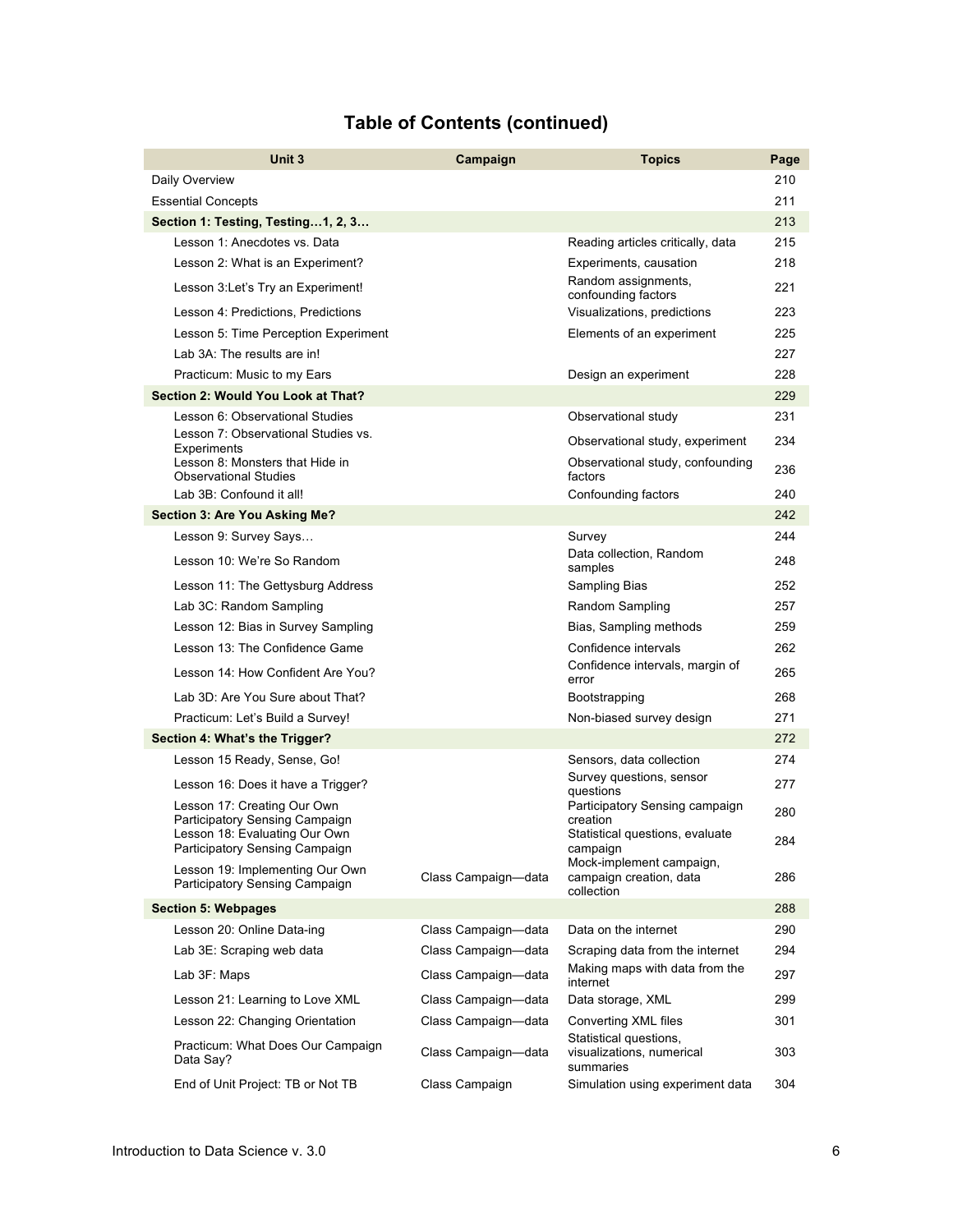|  |  | <b>Table of Contents (continued)</b> |
|--|--|--------------------------------------|
|--|--|--------------------------------------|

| Unit 4                                                          | Campaign                                   | <b>Topics</b>                                                         | Page       |
|-----------------------------------------------------------------|--------------------------------------------|-----------------------------------------------------------------------|------------|
| Daily Overview                                                  |                                            |                                                                       | 307        |
| <b>Essential Concepts</b>                                       |                                            |                                                                       | 309        |
| <b>Section 1: Predictions and Models</b>                        |                                            |                                                                       | 311        |
| Lesson 1: Water Usage                                           |                                            | Data cycle, official datasets                                         | 313        |
| Lesson 2: Exploring Water Usage                                 |                                            | Exploratory data analysis,<br>campaign creation                       | 317        |
| Lesson 3: Evaluating and Implementing a<br>Water Campaign       | Water Campaign-data                        | Statistical questions, evaluate &<br>mock implement campaign          | 319        |
| Lesson 4: Refining the Water Campaign                           | Water Campaign-data                        | Revise and edit campaign, data<br>collection                          | 322        |
| Lesson 5: Statistical Predictions using<br>One Variable         | Water Campaign-data                        | One-variable predictions using a<br>rule                              | 324        |
| Lesson 6: Statistical Predictions by<br>Applying the Rule       | Water Campaign-data                        | Predictions applying mean<br>square deviation, mean absolute<br>error | 327        |
| Lesson 7: Statistical Predictions using<br><b>Two Variables</b> | Water Campaign-data                        | Two-variable statistical<br>predictions, scatterplots                 | 330        |
| LAB 4A: If the Line Fits                                        | Water Campaign-data                        | Estimate line of best fit                                             | 332        |
| LAB 4B: What's the score?                                       | Water Campaign-data                        | Comparing predictions to real<br>data                                 | 334        |
| Lesson 8: What's the Trend?                                     | Water Campaign-data                        | Trend, associations, linear model                                     | 336        |
| Lesson 9: Spaghetti Line                                        | Water Campaign-data                        | Estimate line of best fit, single<br>linear regression                | 340        |
| LAB 4C: Cross-Validation                                        | Water Campaign-data                        | Use training and testing data for<br>predictions                      | 343        |
| Lesson 10: Predicting Values                                    | Water Campaign-data                        | Predictions based on linear<br>models                                 | 345        |
| Lesson 11: How Strong Is It?                                    | Water Campaign-data                        | Correlation coefficient, strength<br>of trend                         | 348        |
| LAB 4D: Interpreting Correlations                               | Water Campaign-data                        | Use correlation coefficient to<br>determine best model                | 350        |
| <b>Section 2: Piecing It Together</b>                           |                                            |                                                                       | 353        |
| Lesson 12: More Variables to Make<br><b>Better Predictions</b>  | Water Campaign-data                        | Multiple linear regression                                            | 355        |
| Lesson 13: Combination of Variables                             | Water Campaign-data                        | Multiple linear regression                                            | 358        |
| LAB 4E: This Model is Big Enough for All<br>of Us               | Water Campaign-data                        | Multiple linear regression                                            | 361        |
| <b>Practicum: Predictions</b>                                   | Water Campaign-data                        | Linear regression                                                     | 362        |
| Lesson 14: Improving your Model                                 | Water Campaign-data                        | Non-linear regression                                                 | 363        |
| LAB 4F: Some models have curves                                 | Water Campaign-data                        | Non-linear regression                                                 | 365        |
| <b>Section 3: The Growth of Landfills</b>                       |                                            |                                                                       | 367        |
| Lesson 15: The Growth of Landfills                              | Water Campaign-data                        | Modeling to answer real-world<br>problems                             | 369        |
| Lesson 16: Exploring Trash via the<br>Dashboard                 | Water Campaign-data                        | Analyze data to improve models                                        | 373        |
| Lesson 17: Exploring Trash via RStudio                          | Water Campaign-data                        | Analyze data to improve models                                        | 374        |
| Prepare Team Presentations                                      | Water Campaign-data                        | Modeling with statistics                                              |            |
| <b>Present Team Recommendations</b>                             | Water Campaign-data                        | Modeling with statistics                                              |            |
| <b>Section 4: Decisions, Decisions!</b>                         |                                            |                                                                       | 375        |
| Lesson 18: Grow Your Own Classification<br>Tree                 | Water Campaign-data                        | Multiple predictors, classifying<br>into groups, decision trees       | 377        |
| Lesson 19: Data Scientists or Doctors?                          | Water Campaign-data                        | Decision trees based on training<br>and testing data                  | 382        |
| LAB 4G: Growing Trees                                           | Water Campaign-data                        | Decision trees to classify<br>observations                            | 385        |
| <b>Section 5: Ties That Bind</b>                                |                                            |                                                                       | 387        |
| Lesson 20: Where Do I Belong?<br>LAB 4H: Finding Clusters       | Water Campaign-data<br>Water Campaign-data | Clustering, k-means<br>Clustering, k-means                            | 389<br>394 |